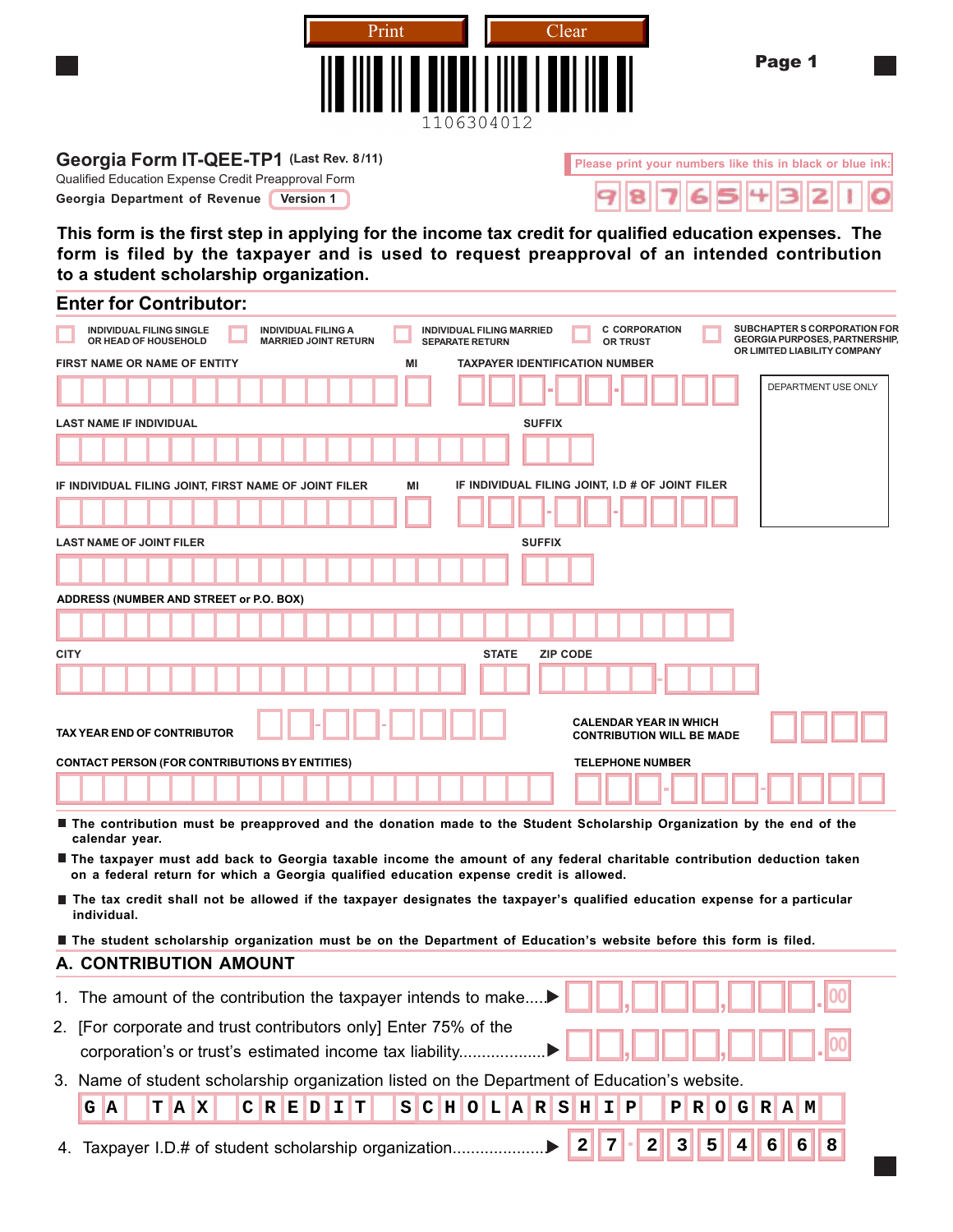| þ.                                                  |                  | Print<br>1106304022 | Clear                          | Page 2 |  |
|-----------------------------------------------------|------------------|---------------------|--------------------------------|--------|--|
| Georgia Form IT-QEE-TP1 (Last Rev. 8/11)            |                  |                     |                                |        |  |
| Qualified Education Expense Credit Preapproval Form |                  |                     |                                | m      |  |
| Georgia Department of Revenue                       | <b>Version 1</b> |                     | Taxpayer Identification Number |        |  |

## B. ADDITIONAL INFORMATION FOR CONTRIBUTORS WHICH ARE SUBCHAPTER S CORPORATIONS FOR GEORGIAPURPOSES, PARTNERSHIPS, OR LIMITED LIABILITY COMPANIES

The contribution limits for these entities are calculated separately for each shareholder, partner, or member. As such on a separate schedule, the contributor must provide the following information for each shareholder, partner, or member.

- 1. Name, address and taxpayer identification number
- 2. Type of taxpayer (i.e. corporation, individual, etc.)
- 3. If individual, filing status (joint, married filing separate, single, or head of household)
- 4. If individual filing a joint return, the name and identification number of the joint filer
- 5. If corporation, 75% of estimated GA income tax liability
- 6. Tax Year end
- 7. Profit/loss percentage
- 8. Amount of intended contribution allocated to each shareholder, partner, or member based on the profit/ loss percentage.

# C. CERTIFICATION BYAPPLICANT

Applicant certifies that all information contained above is true to his/her best knowledge and belief and is submitted for the purpose of obtaining preapproval from the Commissioner.

| Applicant: Printed Name of Contributor (individual or entity) |  |  |  |  |  |  |  |  |   |  |  |  |  |  |  |  |  |
|---------------------------------------------------------------|--|--|--|--|--|--|--|--|---|--|--|--|--|--|--|--|--|
|                                                               |  |  |  |  |  |  |  |  | . |  |  |  |  |  |  |  |  |

Signature of Contributor (if an entity, an authorized officer or tax matters person)

# If Contributor is an entity: Printed Name and Title of Person Signing for Entity:

| Name:                                                                                                                                                                        |                                                    |
|------------------------------------------------------------------------------------------------------------------------------------------------------------------------------|----------------------------------------------------|
| Title:<br>Phone Number:                                                                                                                                                      |                                                    |
| Submit page 1 and page 2 to:<br>Georgia Department of Revenue<br><b>Qualified Education Expense Credit</b><br>1800 Century Blvd NE<br><b>Suite 8107</b><br>Atlanta, GA 30345 |                                                    |
| D. FOR DEPARTMENT USE ONLY                                                                                                                                                   | <b>DATE RECEIVED</b>                               |
| Based on the fifty million dollar cap and your intended contribution amount, you have been preapproved and                                                                   |                                                    |
| allocated                                                                                                                                                                    | of qualified education expense credit for calendar |
| Approved by<br>year                                                                                                                                                          | Date                                               |
|                                                                                                                                                                              |                                                    |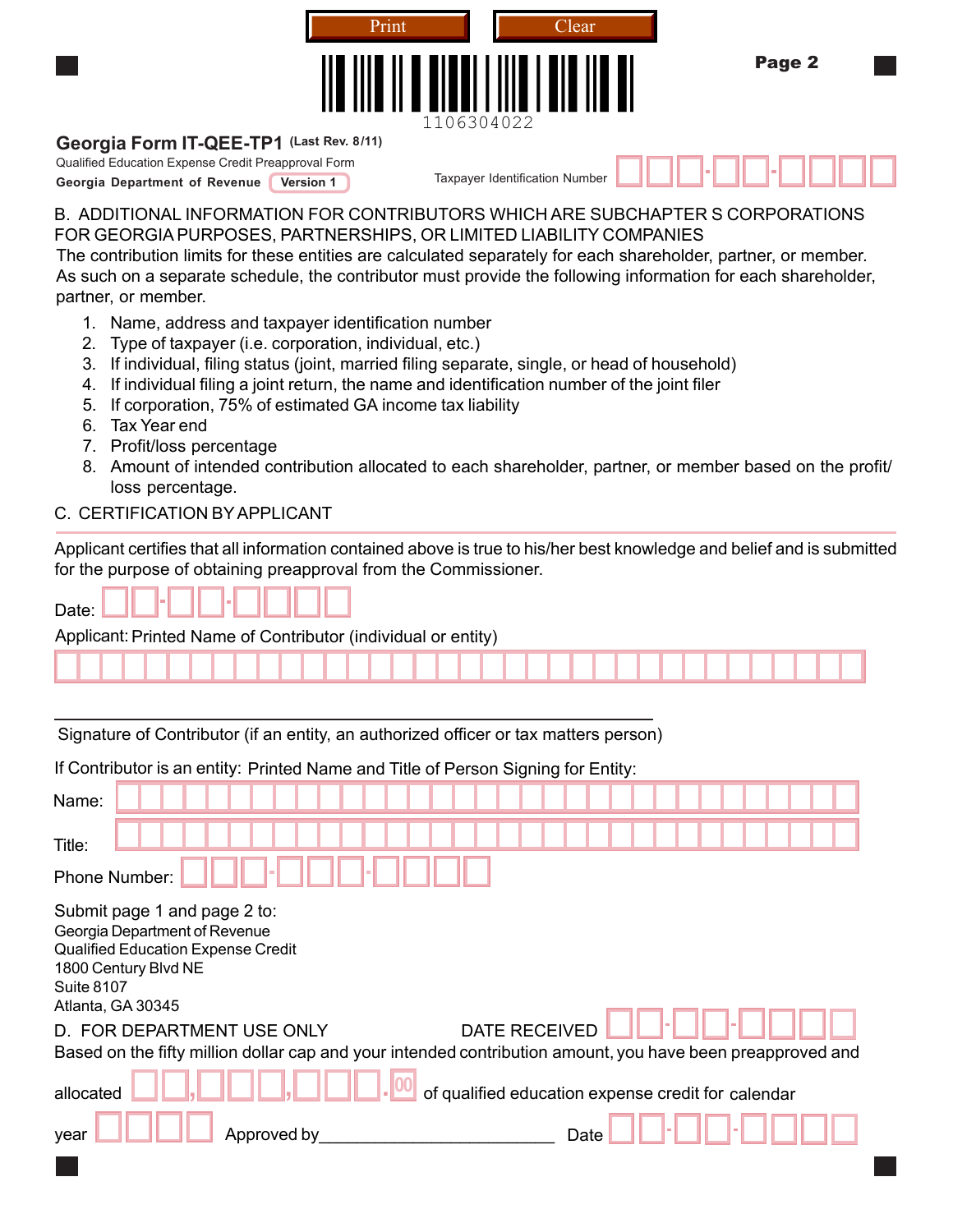

### Page 3

# **Georgia Form IT-QEE-TP1 (Last Rev. 8/11)**

Qualified Education Expense Credit Preapproval Form

**Georgia Department of Revenue** Version 1

# **Instructions**

The Official Code of GeorgiaAnnotated Section**48-7-29.16** establishes an income tax credit for qualified education expenses.

A credit is allowed for the expenditure of funds by the taxpayer to a student scholarship organization, operating pursuant to Chapter 2A of Title 20, which uses the contribution for tuition and fees for a qualified school or program.

**Definitions:** For purposes of the credit, the term:

(1) "Student scholarship organization" means a charitable organization in this state that:

(A) Is exempt from federal income taxation under Section 501(c)(3) of the Internal Revenue Code and obligates for scholarships or tuition grants at least 90 percent of its annual revenue received from donations for scholarships or tuition grants to allow students to attend any qualified school of their parents' choice; and

(B) Provides educational scholarships or tuition grants to eligible students without limiting availability to only students of one school.

(2) "Eligible student" means a student who is a Georgia resident enrolled in a Georgia secondary or primary public school or eligible to enroll in a qualified first grade, kindergarten program, or pre-kindergarten program; provided, however, that if a student is deemed an eligible student pursuant to O.C.G.A. § 20-2A-1(1), he or she shall continue to qualify as such until he or she graduates, reaches the age of 20, or returns to a public school, whichever occurs first.

(3) "Qualified school or program" means a nonpublic pre-kindergarten program, primary school or secondary school that:

(A) Is accredited or in the process of becoming accredited by one or more entities listed in subparagraph

(A) of paragraph (6) of Code Section 20-3-519; and

(B) Is located in this state, adheres to the provisions of the federal Civil Rights Act of 1964, and satisfies the requirements prescribed by law for private schools in this state.